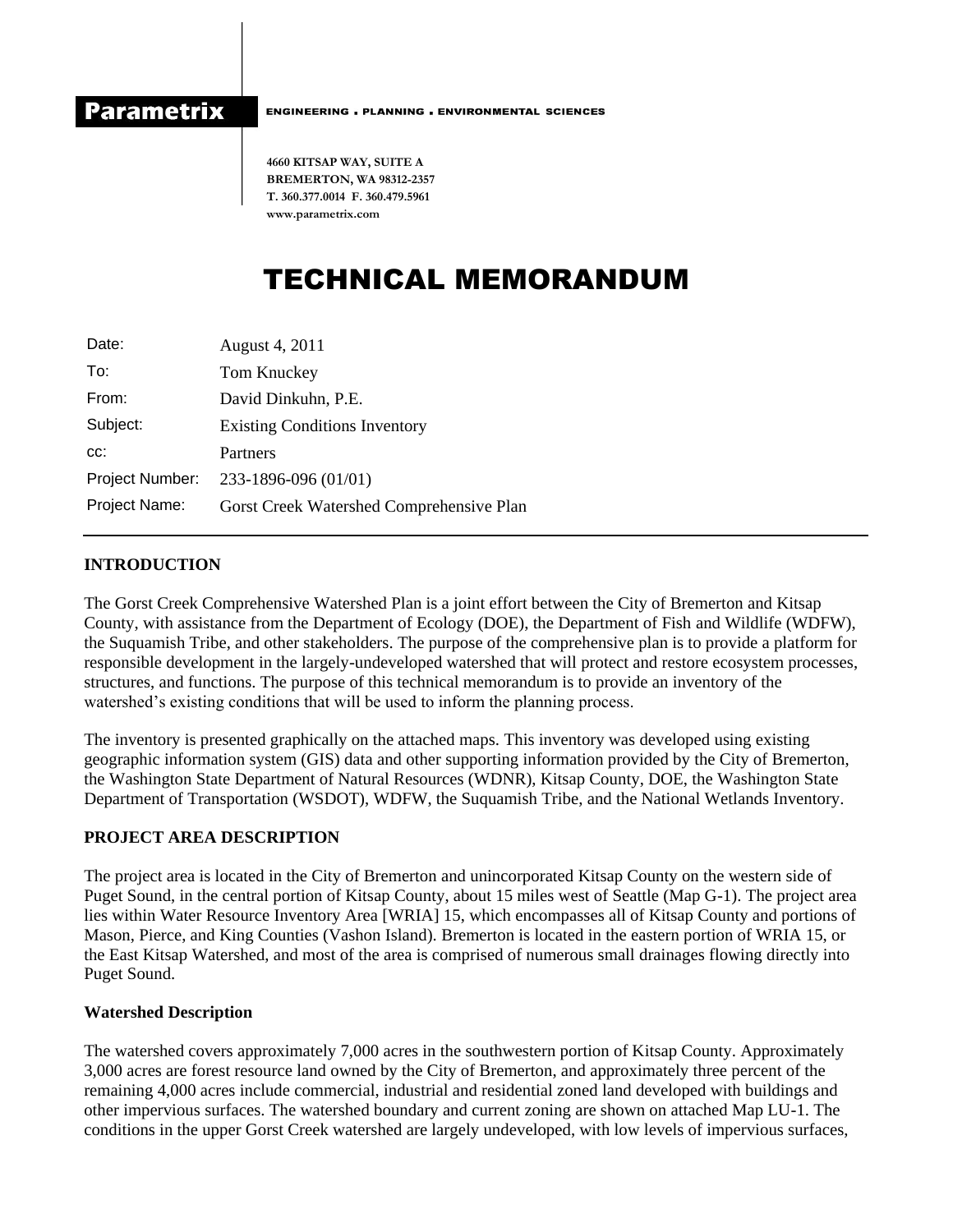and wetland complexes in the headwaters that provide moderate to high functions, including floodwater retention, water quality, and habitat functions (Maps WC-1 through WC-3).

Gorst Creek supports Chinook, chum, coho, steelhead and cutthroat (WDFW 2009; Map FP-1). Gorst Creek is classified by Kitsap County as a Type F (fish-bearing) stream (KCDCD 2011). Thirteen Type F tributary streams including Parish Creek, Heins Creek, and an unnamed stream (LMK 122) are located within the watershed. The upper reaches of these tributaries are of high ecological function and generally undisturbed by development; with the exception of the upper reach of Gorst Creek immediately south of Highway 3. This reach was destroyed in the 1960's when an approximately 720-foot long, 24-inch diameter culvert was placed in the stream channel and backfilled with solid waste to create a landfill. The landfill operated until 1989 when its operating permit was revoked by the Kitsap County Health District (KCHD). The culvert, which is partially crushed, is a fish passage barrier and is identified with the "other" symbol located just south of SR-3 on Map FP-1. Outflow from the culvert typically occurs below grade in the granular stream sediments during low flow periods. The landfill is also the source of known contaminants within the creek (E&E 2004). Total failure of this culvert is anticipated in the short term.

The lower reaches of Gorst Creek are significantly altered by development and highways, with fill in the lower channel, estuary and nearshore, impervious surfaces, water and soil contamination, channel confinement, and tidal restrictions. The floodplain in lower Gorst Creek is mostly hardened and confined. The lower reaches lack riparian vegetation and large woody debris (LWD). A number of culverts/passage barriers affect the lower reaches – including under SR-3 and Old Belfair Highway (Map FP-1). Above SR-3, the channel may have no flow during summer months. Floodwater retention in the watershed is a critical function, due to the history of flooding within the Gorst Creek Drainage Basin (Parametrix 2010).

The City's Gorst Creek Salmon Rearing Facility, jointly operated with the Suquamish Tribe, WDFW, and Kitsap Poggie Club, is located in the watershed. The facility includes two Chinook rearing ponds and two yearling fall Chinook raceways about 0.75 miles upstream from the mouth. All returning adult Chinook are thought to be hatchery fish and not the result of natural production. Gorst Creek is currently one of the largest producers of salmon in Kitsap streams. The facility releases two million Chinook salmon smolts into Gorst Creek, and raises 300,000 Coho salmon smolts for release into Agate Pass annually.

Land cover is forested in the upper watershed, but mixed forest, grasslands, urban residential, or commercial industrial in the lower reaches. Impervious surfaces are high near the lower reaches and mouth of Gorst Creek – mostly greater than 80% to 90% impervious (Map WC-2). Zoning within the watershed is primarily low/medium density and rural residential with smaller areas zoned industrial, urban reserve, high density residential, and transportation/public facilities. Gorst UGA zoning consists of intensive use categories including Highway/Tourist Commercial, Industrial, Urban Restricted, and Mineral Resource.

## **Gorst Estuary**

Gorst estuary provides significant shoreline functions to Sinclair Inlet and Puget Sound. The estuary receives freshwater flows from Gorst Creek, as well as several small independent drainages nearby. A small unnamed stream just east of Gorst enters Sinclair Inlet through a steep ravine, with a passage barrier at SR-16 (Kuttel 2003). This stream supports Coho and may be associated with a small pocket estuary (Map FP-1).

Gorst estuary is shallow, with fringing marshes and mud flats that provide excellent production of prey for salmonids (May and Peterson 2003). Estuarine area upstream of the highway has been virtually eliminated through fill and development in the estuary. Good estuarine conditions occur at the mouth, but to the north, the shoreline is heavily modified and armored (highway and railroad). To the east of the mouth, the estuary has been filled with commercial and industrial buildings.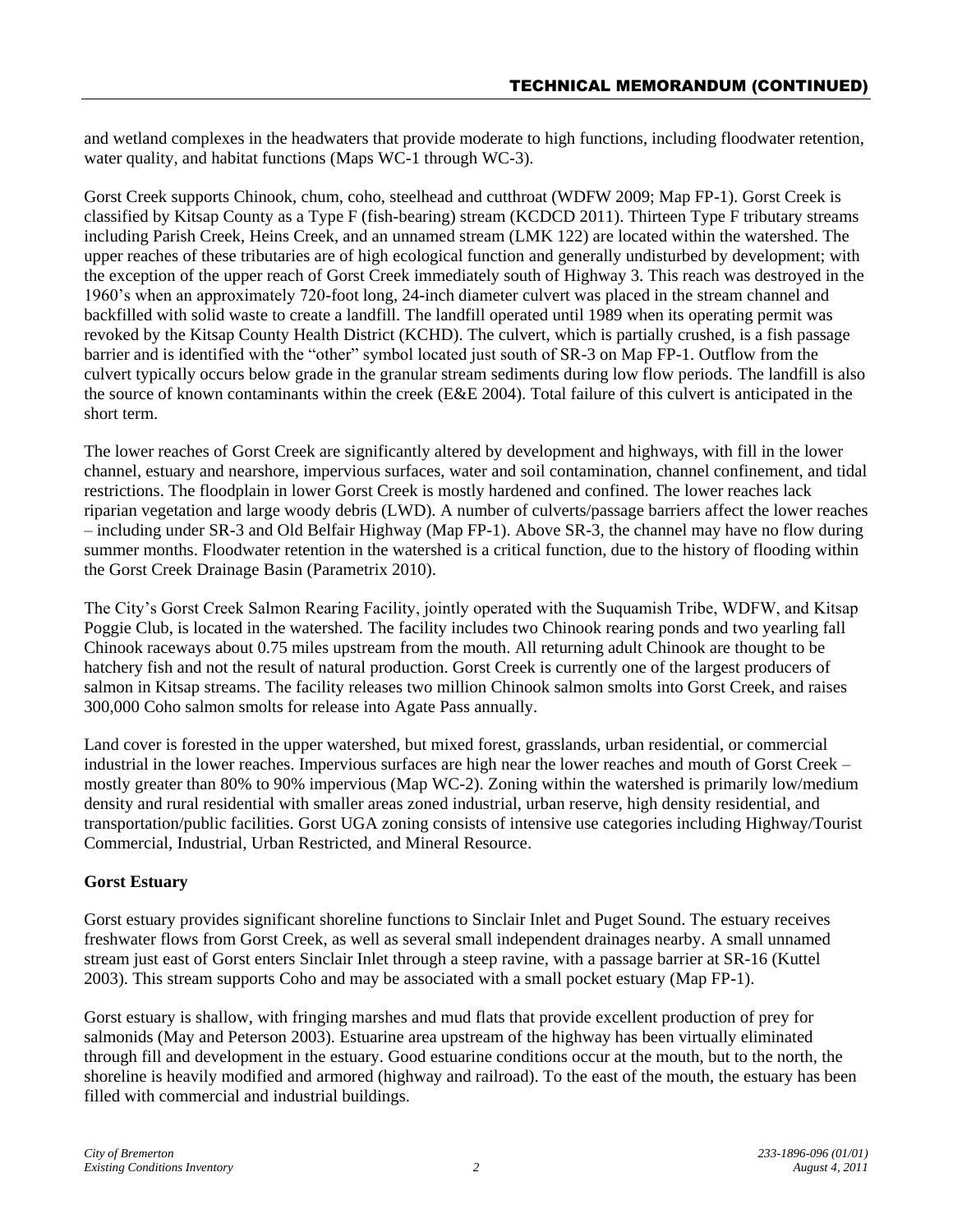Biological resources in the estuary include waterfowl concentrations at the mouth and along the north and south shorelines of Sinclair Inlet, and shorebird concentrations along the north shore. Bald eagle nests are associated with the estuary along the south shore of Sinclair Inlet with nest management and foraging areas within the entire estuary (Map WC-6). Continuous mixed marsh and patchy salt marsh occurs along the inner estuary and north and south shorelines of Sinclair Inlet (Map WC-8). Patchy eelgrass occurs between the edge of the marsh vegetation and adjacent mud and sand flats.

Shoreline armoring affects approximately 44% of shoreline length, road density is high (SR-3 lies adjacent to approximately 60% of shoreline length). No overwater structures exist within the study area with the exception of scattered timber piling (Map WC-9).

Although public access is limited, urban trails (part of the Mosquito Fleet trail) and a shellfish beach are located along the shores of the estuary (Map LU-4).

## **WATER QUALITY**

The Kitsap County Health District (KCHD) currently monitors water quality in Gorst Creek from monitoring station GR01 located at the mouth of Gorst Creek. Current water quality is moderate, with some periods of elevated bacteria. However, cleanup work in the watershed has helped reduce pollution levels and statistical analysis for the creek shows an improving trend. In 2010, the City of Bremerton constructed a municipal sewer system in the Gorst area to connect 125 residences, many which had failing septic systems. Two pump stations, and 5 ½ miles of sewer main were installed (KCHD 2010; Map LU-5). KCHD is currently managing a follow-on project to connect commercial properties in the UGA to the new sanitary sewer. Approximately 20 properties have been connected to date.

Historically, Gorst Creek has not met fecal coliform standards and was placed in Water Quality Assessment Category 5 by the Environmental Protection Agency (EPA). Category 5 waterbodies are typically referred to as the 303(d) list, which require a Total Maximum Daily Load (TMDL) determination. Ecology reclassified Gorst Creek as Category 4b in 2004 due to Kitsap County's Pollution Surface and Stormwater Management Program, which is intended to address pollution sources (failed on-site sewage systems [OSS]) and bring Gorst Creek into compliance within a reasonable time frame (Ecology 2011). Category 4b is intended for waterbodies that have a pollution control program in place that is expected to solve the pollution problems. While pollution control programs are not TMDLs, they must have many of the same features and there must be some legal or financial guarantee that they will be implemented. Water quality impairment areas are shown on Map WC-11.

## **UGAS WITHIN THE WATERSHED**

## **Gorst UGA**

The Gorst UGA is located at the junction of State Route (SR) 16 with SR-3 (Map LU-1). The UGA, which includes approximately 330 acres, is a relatively small highway-oriented commercial and industrial center (Kitsap County 2006). As mentioned above, the UGA was sewered in 2010 to address ongoing water quality issues in Gorst Creek. Local real estate professionals indicate sewers will make large tracts of previously-developed land commercially viable for redevelopment. The UGA's location at the intersection of Highways 3 and 16 make it a natural to fill the current housing and commercial shortfall in Kitsap County. The UGA is currently associated with the City of Bremerton.

### **South Kitsap Industrial Area**

The South Kitsap Industrial Area (SKIA), approximately 4,700 acres in area, is located along SR-3 southwest of the Gorst UGA. The majority of SKIA was annexed into the City of Bremerton in 2010. Portions of SKIA and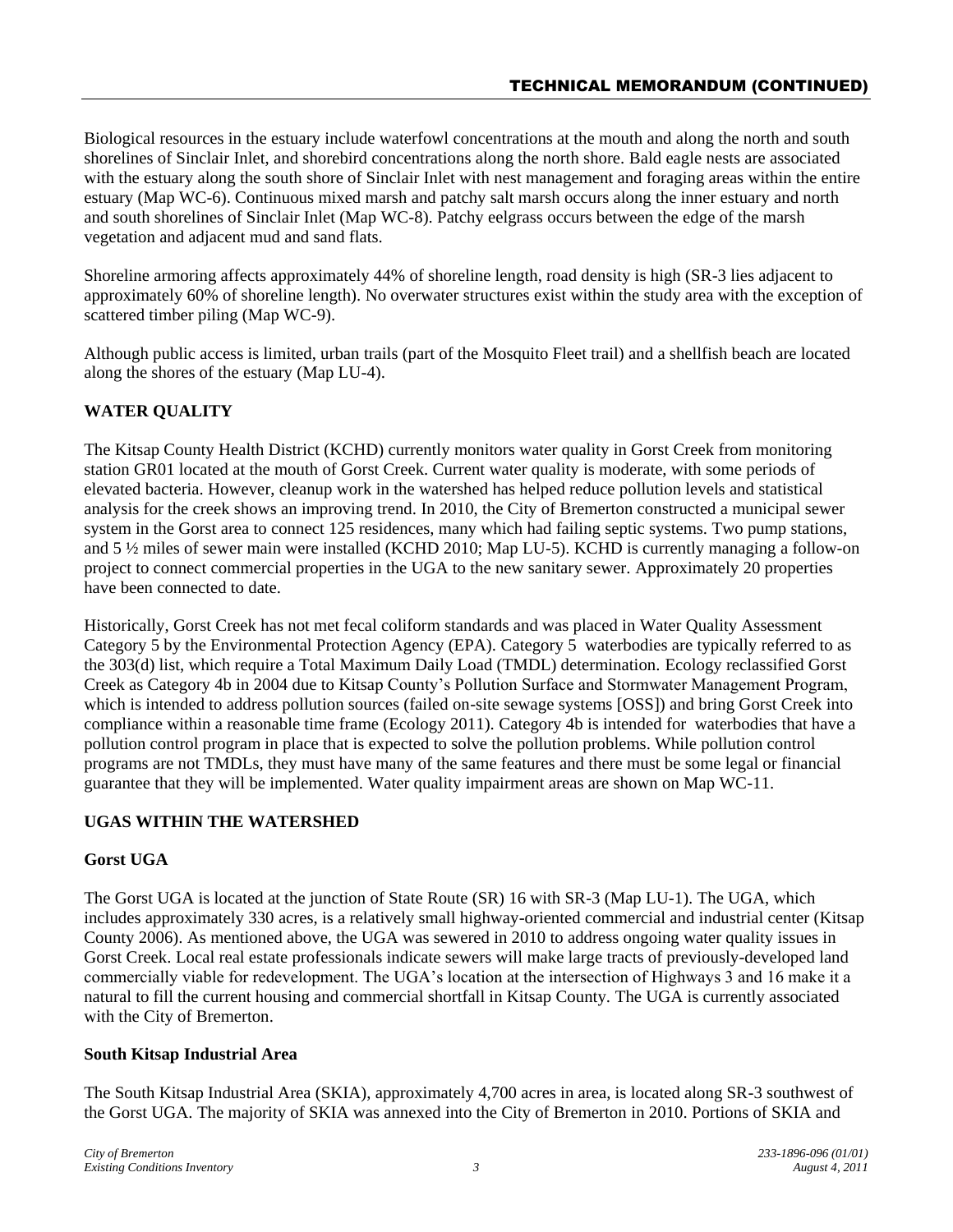two unincorporated remnants of the SKIA UGA lie within or overlap the watershed boundary. SKIA is a major manufacturing center and is designated a "Regional Manufacturing/Industrial Center Suburban City" by the Puget Sound Regional Council (PSRC). The City of Bremerton is currently underway with efforts to promulgate a SKIA Sub Area plan, which will address capital needs through a Capital Facilities plan. (Kitsap County 2006).

## **ULID6**

The ULID #6/McCormick UGA is located southwest of the City of Port Orchard, and totals approximately 2,400 acres. The UGA is characterized by relatively recent suburban type single-family residential development and a golf course. The ULID #6/McCormick UGA is currently unassociated with two abutting incorporated jurisdictions, the cities of Bremerton and Port Orchard. Sewer service is provided by City of Port Orchard and water by both Bremerton and Port Orchard (Kitsap County 2006).

## **EXISTING INFRASTRUCTURE**

### **Sanitary Sewers**

Sanitary sewers installed within the watershed by the City of Bremerton in 2010 are shown on Map LU-5. A total of 125 residences and commercial properties have connected to this system to date. Remaining sanitary facilities consist of OSSs; maps for these facilities are not available.

## **Water Supply**

Public water-supply facilities are shown on Map LU-6. As shown, the City of Bremerton supplies drinking water to the Gorst UGA and portions of the SKIA UGAs. Water service to the ULID6 UGAs is also partially supplied by the City of Port Orchard. Wellhead Protection Areas are shown on Map LU-7.

### **Stormwater**

Stormwater infrastructure is shown on Maps SW-1 and SW-2. These facilities consist primarily of roadside drainage ditches with culverts located at road crossings. As shown on Map FP-1, several of the culverts are fish passage barriers.

### **Transportation Systems**

Transportation systems within the watershed are shown on Map LU-9. The systems consist primarily of local roads and collectors providing access to State Highways 3 and 16. In addition, an active rail line that connects the Puget Sound Naval Shipyard (PSNS) with the Bangor submarine facility and the Port of Shelton bisects the watershed from east to west.

### **REFERENCES**

Ecology (Washington State Department of Ecology). 2011. 4b Analysis for Gorst Creek http://www.ecy.wa.gov/programs/wq/303d/2008/4bGorst.pdf

Ecology and Environment. 2004. Gorst Creek – Bremerton Auto Wrecking Landfill Integrated Assessment Report. Prepared for the US Environmental Protection Agency. Seattle, Washington. June.

Kitsap County. 2006. Kitsap County 10-Year Comprehensive Plan Update, Volume I: Comprehensive Plan Policy Document. Prepared for the Kitsap Board of County Commissioners. Port Orchard, Washington. December.